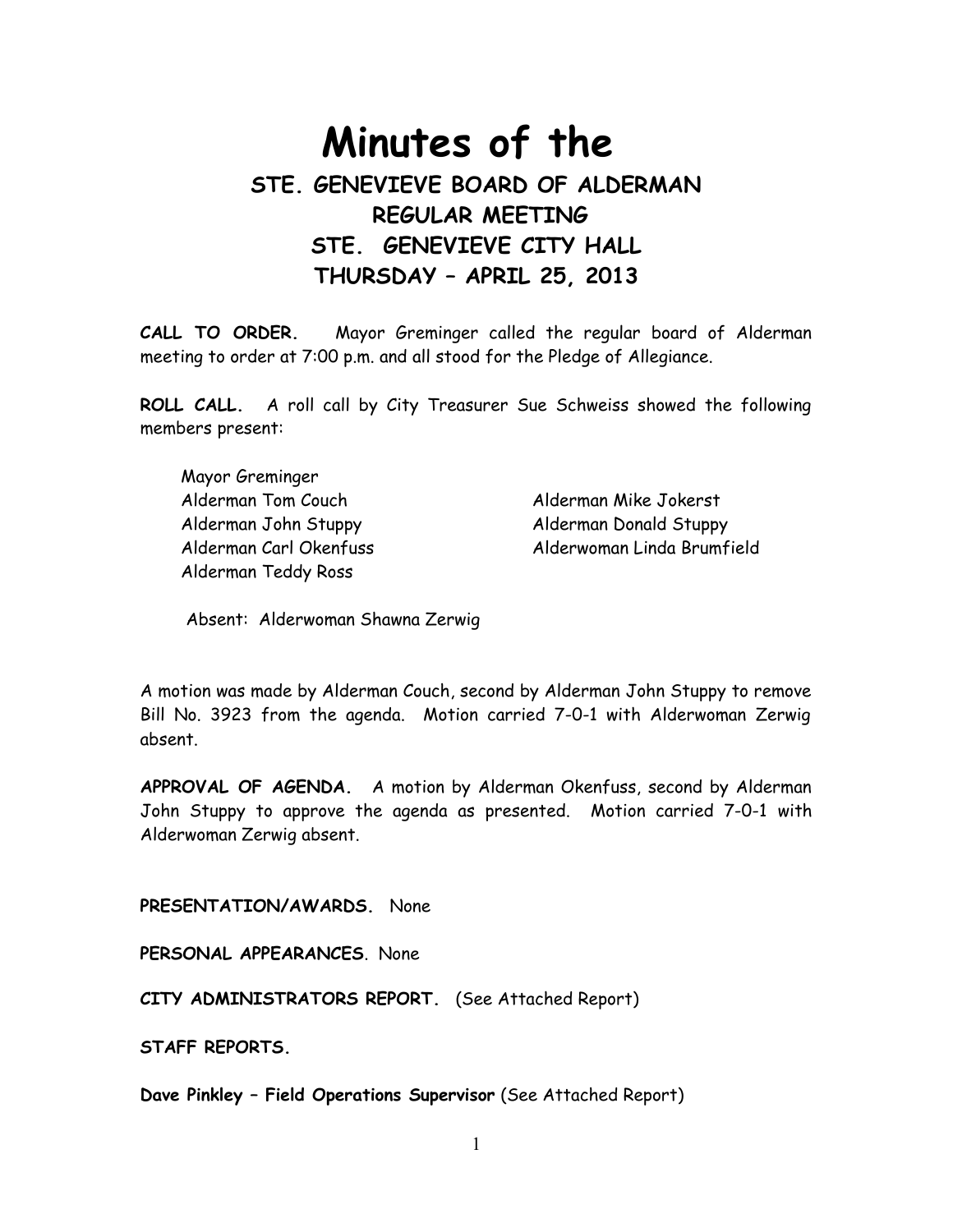**Stephanie Bell – Tourism Director** (See Attached Report)

**Steve Wilson – Alliance Water.** (See Attached Report)

**Eric Bennett – Police Chief.** (See Attached Report)

**Mick Schwent – Fire Chief.** (See Attached Report)

#### **COMMITTEE REPORTS**

Mayor Greminger reported that he has made the appointments for the various committees, they are as follows:

Planning & Zoning Commission – Alderman Jokerst Landmarks Commission – Alderwoman Zerwig Park Board – Alderman Okenfuss Chamber of Commerce – Alderman Couch Channel 7/98 Board – Alderwoman Brumfield Tourism Committee – Alderman Couch Jour de Fete Committee – Alderman John Stuppy Annexation Committee - Alderman Ross Ste. Genevieve Municipal Band – Alderwoman Brumfield Housing Authority Committee – Alderman Donald Stuppy

## **CONSENT AGENDA.**

**Minutes Board of Aldermen Regular Session – April 11, 2013.** A motion by Alderman Carl Okenfuss, second by Alderman John Stuppy to approve the minutes of the Ste. Genevieve Board of Aldermen Meeting from April 11, 2013. Motion carried 7-0-1 with Alderwoman Zerwig absent.

**Financial Report – March, 2013.** A motion by Alderman Okenfuss, second by Alderwoman Brumfield to approve the Financial Report for March, 2013. Motion carried 7-0-1 with Alderwoman Zerwig absent.

**RESOLUTION NO. 2013-19. A RESOLUTION OF THE CITY OF STE. GENEVIEVE, MISSOURI AUTHORIZING THE MAYOR TO EXECUTE A PROPERTY MAINTENANCE AGREEMENT WITH LANCE & DESTINY HUNSLEY.** A motion by Alderman Jokerst, second by Alderman Okenfuss to approve Resolution 2013-19. Motion carried 7-0-1 with Alderwoman Zerwig absent.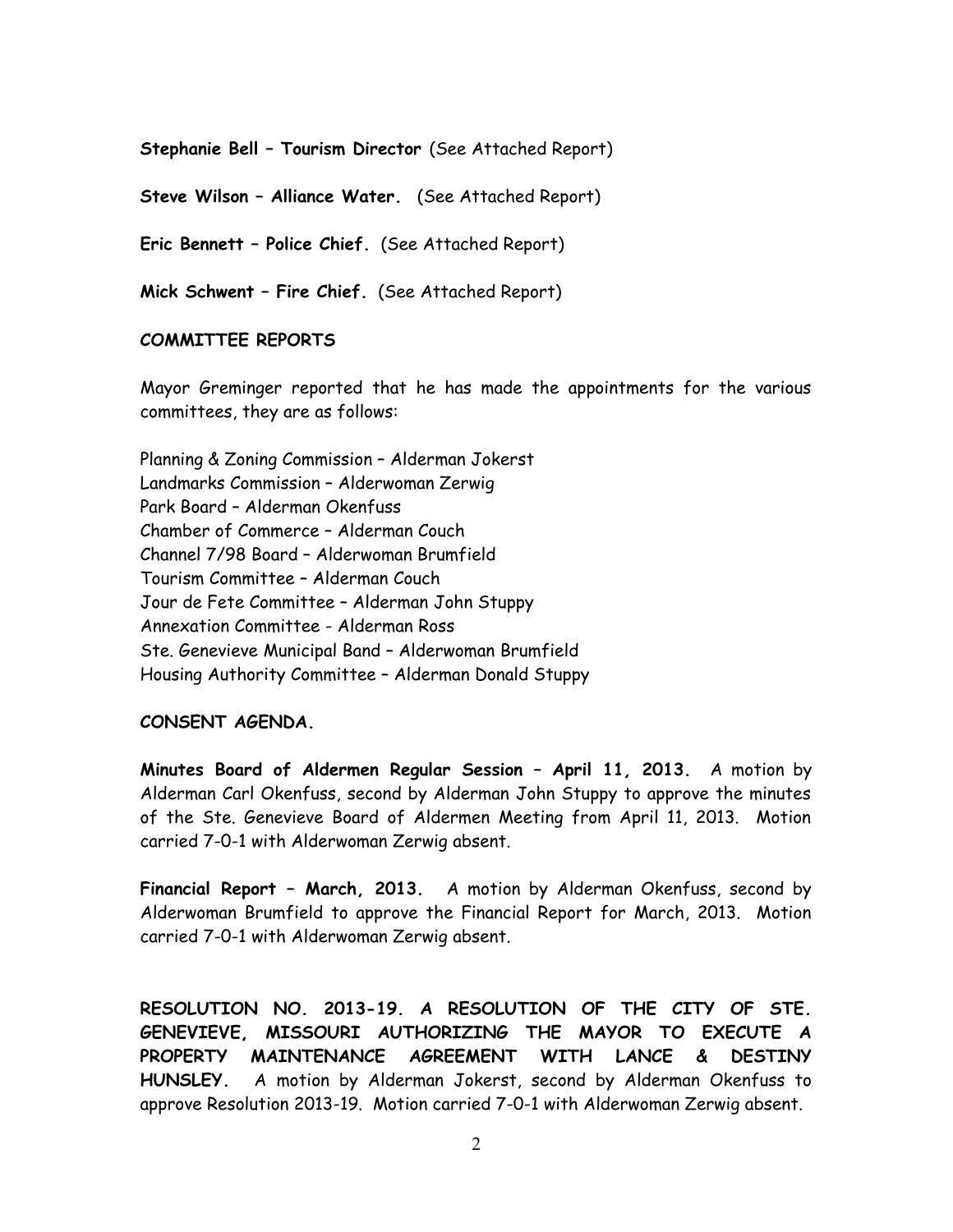**RESOLUTION NO. 2013-20. A RESOLUTION OF THE CITY OF STE. GENEVIEVE, MISSOURI AUTHORIZING THE MAYOR TO EXECUTE A PROPERTY MAINTENANCE AGREEMENT WITH GLENN & TERRY ROTH.**  A motion by Alderwoman Brumfield, second by Alderman Ross to approve Resolution 2013-20. Motion carried 7-0-1 with Alderwoman Zerwig absent.

**RESOLUTION 2013-21. A RESOLUTION RE-APPOINTING ROBERT MUELLER TO THE STE. GENEVIEVE TOURISM ADVISORY COUNCIL.** A motion by Alderman Okenfuss, second by Alderman Donald Stuppy to approve Resolution 2013-21. Motion carried 7-0-1 with Alderwoman Zerwig absent.

## **OLD BUSINESS**

**BILL NO. 3919. AN ORDINANCE APPROVING A BUDGET AMENDMENT TO THE CITY OF STE. GENEVIEVE FISCAL YEAR 2013 BUDGET RELATING TO THE RURAL FIRE FUND #60. 2nd READING.** A motion by Alderman Jokerst, second by Alderwoman Brumfield, Bill No. 3919 was placed on its second and final reading, read by title only, considered and passed by a roll call vote as follows: Ayes: Alderman Couch, Alderman John Stuppy, Alderman Jokerst, Alderman Donald Stuppy, Alderman Okenfuss, Alderwoman Brumfield, and Alderman Ross. Nays: None Motion carried 7-0-1 with Alderwoman Zerwig absent. Thereupon Bill No. 3919 was declared Ordinance No. 3857 signed by the Mayor and attested by the City Clerk.

**BILL NO. 3920. AN ORDINANCE APPROVING A BUDGET AMENDMENT TO THE CITY OF STE. GENEVIEVE FISCAL YEAR 2013 BUDGET RELATING TO THE GENERAL FUND #10, DEPT. #16 (POLICE). 2nd READING.** A motion by Alderman Okenfuss, second by Alderman Ross, Bill No. 3920 was placed on its second and final reading, read by title only, considered and passed by a roll call vote as follows: Ayes: Alderman Couch, Alderman John Stuppy, Alderman Jokerst, Alderman Donald Stuppy, Alderman Okenfuss, Alderwoman Brumfield, and Alderman Ross. Nays: None Motion carried 7-0-1 with Alderwoman Zerwig absent. Thereupon Bill No. 3920 was declared Ordinance No. 3858 signed by the Mayor and attested by the City Clerk.

**BILL NO. 3921. AN ORDINANCE APPROVING A BUDGET AMENDMENT TO THE CITY OF STE. GENEVIEVE FISCAL YEAR 2013 BUDGET RELATING TO THE GENERAL FUND #10, DEPT. #16 (POLICE). 2nd READING.** A motion by Alderman Jokerst, second by Alderwoman Brumfield, Bill No. 3921 was placed on its second and final reading, read by title only, considered and passed by a roll call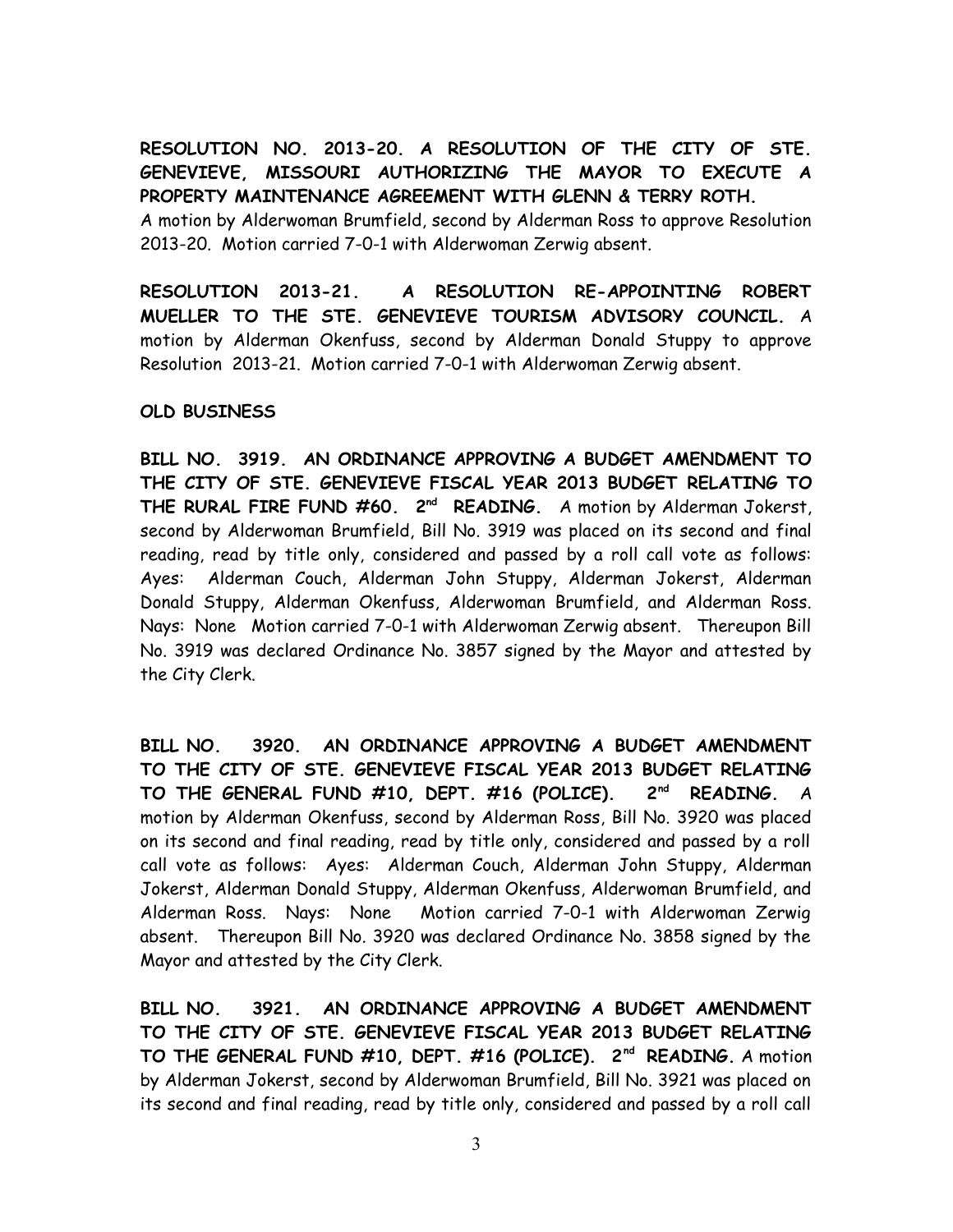vote as follows: Ayes: Alderman Couch, Alderman Jokerst, Alderman Donald Stuppy, Alderman Okenfuss, Alderwoman Brumfield, and Alderman Ross. Nays: Alderman John Stuppy. Motion carried 6-1-1 with Alderwoman Zerwig absent. Thereupon Bill No. 3921 was declared Ordinance No. 3859 signed by the Mayor and attested by the City Clerk.

**BILL NO. 3922. AN ORDINANCE APPROVING A BUDGET AMENDMENT TO THE CITY OF STE. GENEVIEVE FISCAL YEAR 2013 BUDGET RELATING TO THE GENERAL FUND #10, DEPT. #16 (POLICE). 2nd READING.** A motion by Alderman Jokerst, second by Alderman Donald Stuppy, Bill No. 3922 was placed on its second and final reading, read by title only, considered and passed by a roll call vote as follows: Ayes: Alderman Couch, Alderman John Stuppy, Alderman Jokerst, Alderman Donald Stuppy, Alderman Okenfuss, Alderwoman Brumfield, and Alderman Ross. Nays: None Motion carried 7-0-1 with Alderwoman Zerwig absent. Thereupon Bill No. 3922 was declared Ordinance No. 3860 signed by the Mayor and attested by the City Clerk.

#### **NEW BUSINESS**

**BILL NO. 3924. AN ORDINANCE CREATING A PEDESTRIAN CROSSING AT 116 S. MAIN STREET. 1st READING.** A motion by Alderman Jokerst, second by Alderman Ross, Bill No. 3924 was placed on its first reading, read by title only, considered and passed with a 7-0-1 vote of the Board of Aldermen with Alderwoman Zerwig absent.

**BILL NO. 3925. AN ORDINANCE CREATING THE A BUILDING STABILIZATION AND REHABILITATION GRANT/LOAN PROGRAM, APPROVING THE FORM OF PROGRAM APPLICATIONS AND AUTHORIZING THE DISTRIBUTION OF A REQUEST FOR APPLICATIONS ALL IN CONJUNCTION WITH THE REDEVELOPMENT PLAN FOR THE DOWNTOWN STE. GENEVIEVE TAX INCREMENT FINANCING DISTRICT. 1ST READING.** A motion by Alderman Couch, second by Alderman John Stuppy, Bill No. 3925 was placed on its first reading, read by title only, considered and passed with a 7-0-1 vote of the Board of Aldermen with Alderwoman Zerwig absent.

**PUBLIC COMMENTS – Marsha Akins, 627 Market Street, addressed the Board of Aldermen. Ms. Akins would like the Board to place a stop work order on the project on Market Street until they can address the water run off issues. Ms. Akins stated that she contacted the City several times regarding this. Ms. Akins stated that there was supposed to be a drain put in to direct the**